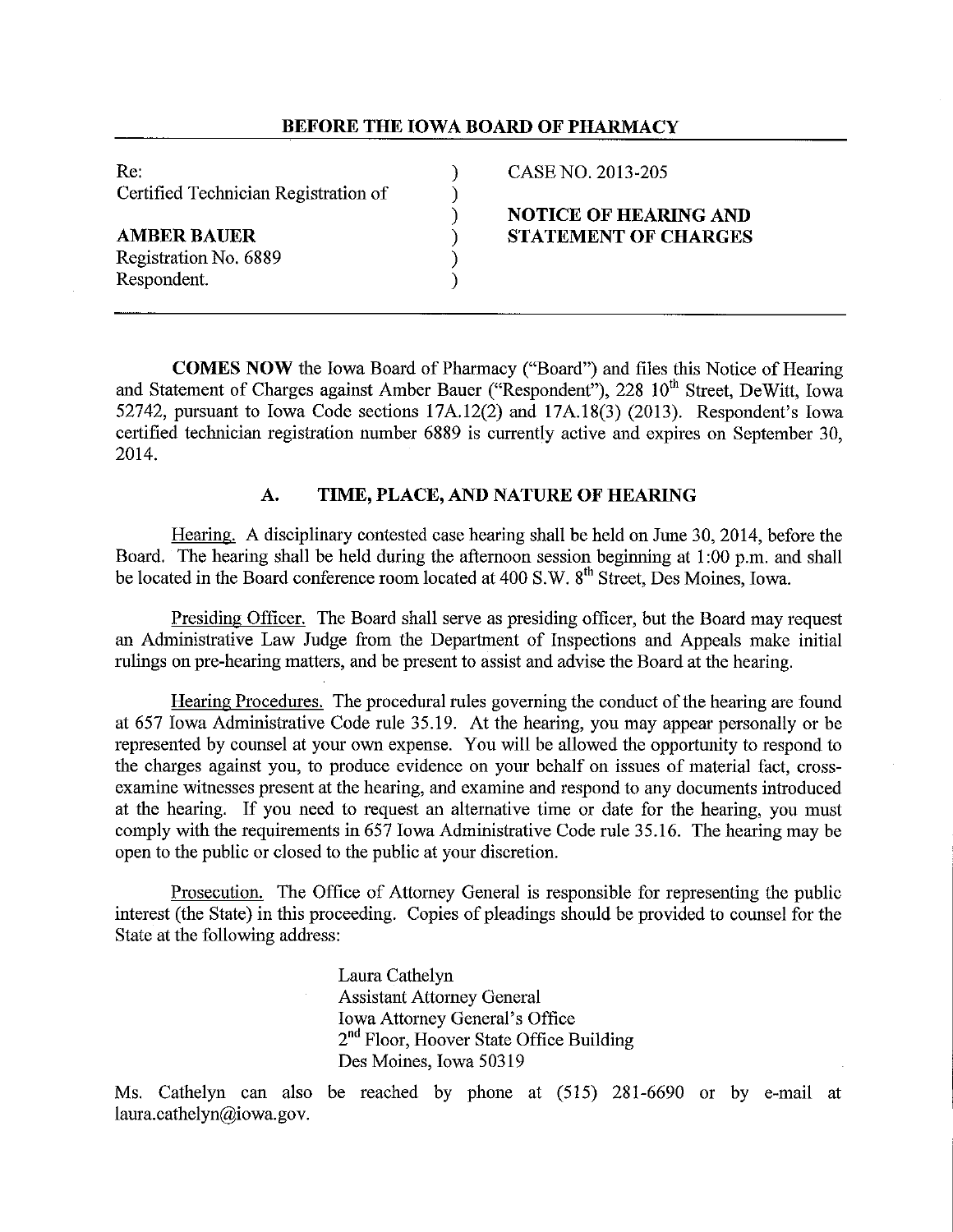Communications. You may contact the Board office at (515) 281-5944 with questions regarding this notice and other matters relating to these disciplinary proceedings. You may not contact individual Board members in any manner, including by phone, letter, or e-mail, regarding this Notice of Hearing and Statement of Charges. Board members may only receive information about the case when all parties have notice and the opportunity to participate, such as at the hearing or in pleadings you file with the Board office and serve upon all parties in the case.

## **B. LEGAL AUTHORITY AND JURISDICTION**

Jurisdiction. The Board has jurisdiction in this matter pursuant to Iowa Code chapters 147, 155A, and 272C (2013).

Legal Authority. If any of the allegations against you are founded, the Board has authority to take disciplinary action against you under Iowa Code chapters 147, 155A, and 272C and under 657 Iowa Administrative Code chapter 36.

Default. If you fail to appear at the hearing, the Board may enter a default decision or proceed with the hearing and render a decision in your absence, in accordance with Iowa Code section 17A.12(3) and 657 Iowa Administrative Code rule 35.21.

## **C. CHARGES**

# **Count I UNLAWFUL POSSESSION OF PRESCRIPTION DRUGS**

Respondent is charged with unlawful possession of prescription drugs, including controlled substances, for other than lawful purposes, in violation of Iowa Code sections 124.401 and 155A.21(1), pursuant to Iowa Code section 155A.6A(5) and 657 Iowa Administrative Code rules 3.30(1), 36.1(4)(h), and 36.1(4)(j).

# **Count II ENGAGING IN UNETHICAL BEHAVIOR-THEFT**

Respondent is charged with engaging in unethical behavior—theft—in violation of 657 Iowa Administrative Code rule 3.28(4), pursuant to Iowa Code section 155A.6A(5) and 657 Iowa Administrative Code rules  $3.30(1)$ ,  $36.1(4)(c)$ , and  $36.1(4)(u)$ .

## **D. FACTUAL CIRCUMSTANCES**

1. Respondent holds Iowa certified technician registration number 6889, which is currently active and expires on September 30, 2014.

2. In October, 2013, Respondent was seen on surveillance video diverting hydrocodone/APAP from the pharmacy where Respondent was employed.

3. On November 6, 2013, Respondent admitted to diverting 3 hydrocodone tablets and was terminated from employment.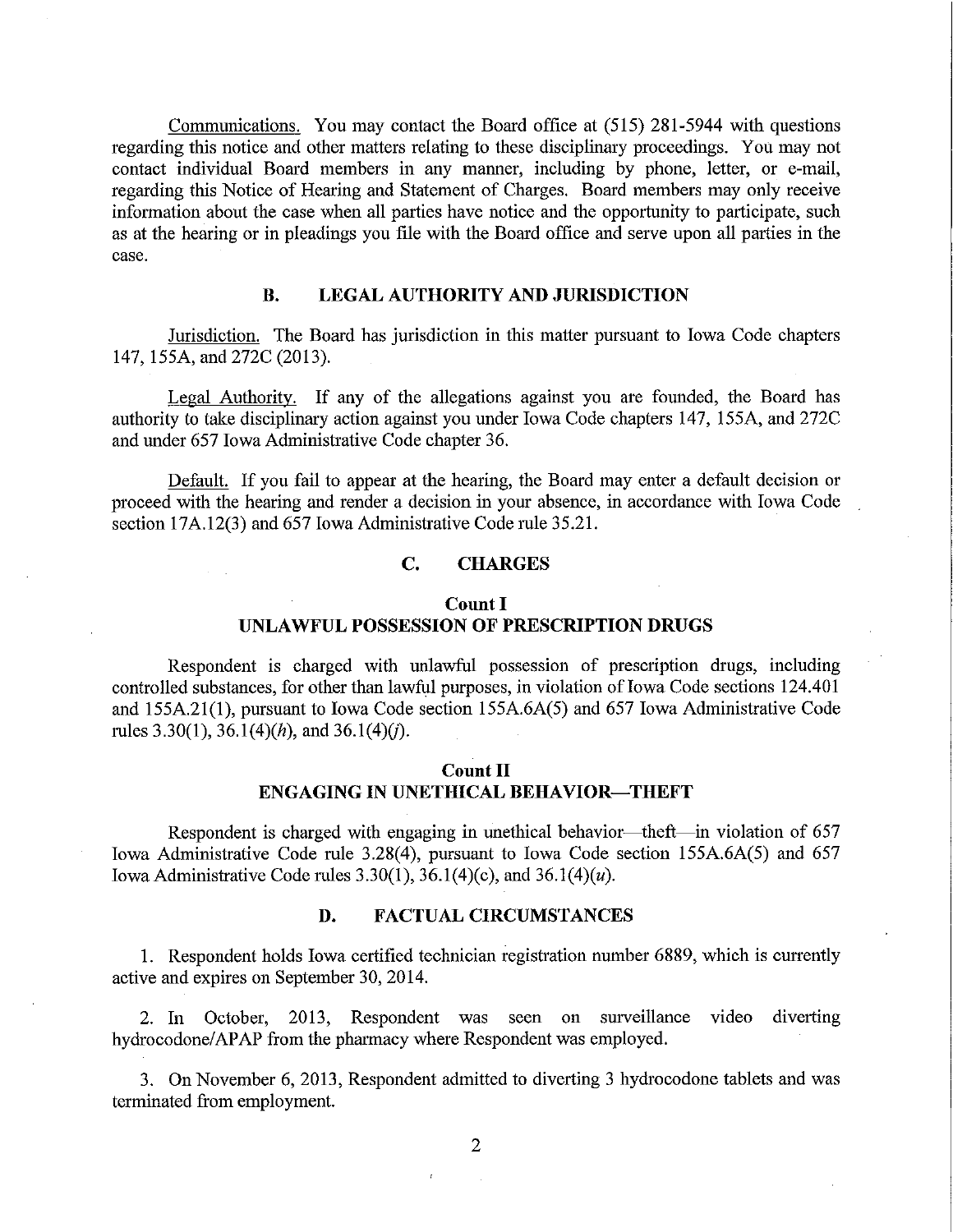4. On March 4, 2014, Respondent was charged criminally with one count of prohibited acts (theft), a class C felony, and one count of unlawful possession of a prescription drng, a serious misdemeanor.

# **E. SETTLEMENT**

This matter may be resolved by settlement agreement. The procedural mies governing the Board's settlement process are found at 657 Iowa Administrative Code rnle 36.6. If you are interested in pursuing settlement in this matter, please contact Assistant Attorney General Laura Cathelyn at (515) 281-6690.

**F.** FINDING OF PROBABLE CAUSE<br>On this  $\overline{50}$ <sup>th</sup> day of  $\overline{QPL}$ , 2014, the Iowa Bo . 2014, the Iowa Board of Pharmacy found probable cause to file this Notice of Hearing and Statement of Charges.

EDWARD MAIER, Chairperson Iowa Board of Pharmacy 400 SW Eight Street, Suite E Des Moines, Iowa 50309-4688

cc: Laura Cathelyn Assistant Attorney General Hoover Building, 2"d Floor Des Moines, IA 50319

### PROOF OF SERVICE

The undersigned certifies that the foregoing instrument was served upon Respondent to the above cause by:

( ) personal service ( ) first class mail ( ) first class mail ( ) first class mail ( ) overtified mail return receipt requested ( ) facsimile  $l$  certified mail, return receipt requested  $\overrightarrow{l}$  facsimile certified mail, return receipt requested<br>Article Number  $\frac{q}{379}$  999 17032 3955,3506 ( ) other \_\_\_\_\_\_\_\_\_\_\_\_\_\_\_\_\_\_\_\_\_\_\_ Article Number *(1919)*<br>on the <u>1A</u> day of *May 2014·* 

I declare that the statements above are true to the best of my information, knowledge and belief.

*(Induce S. Jouques*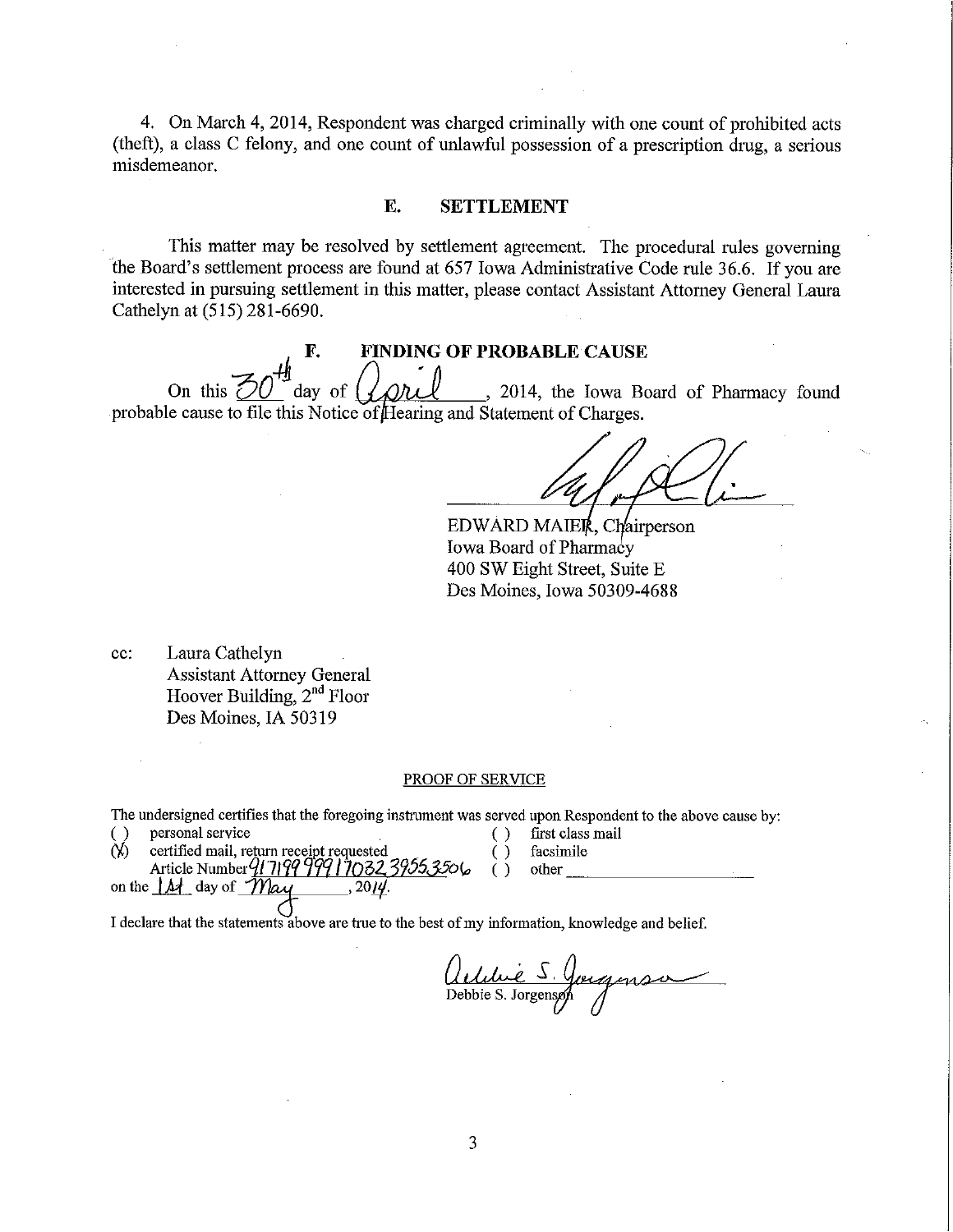# BEFORE THE IOWA BOARD OF PHARMACY

| IN THE MATTER OF:                                          |                                                        |
|------------------------------------------------------------|--------------------------------------------------------|
| Certified Technician Registration of<br><b>AMBER BAUER</b> | Docket No. 2013-205<br>DIA No. 14PHB022                |
| Registration No. 6889,                                     | <b>FINDINGS OF FACT,</b><br><b>CONCLUSIONS OF LAW,</b> |
| Respondent.                                                | DECISION, AND ORDER                                    |

# **STATEMENT OF THE CASE**

On April 30, 2014, the Iowa Board of Pharmacy (Board) found probable cause to file a Notice of Hearing and Statement of Charges against Respondent Amber Bauer and a Notice of Hearing and Statement ofCharges against Respondent Aimee Brummett. The Statement of Charges against Bauer alleges two counts: 1) unlawful possession of prescription drugs; and 2) engaging in unethical behavior - theft. The Statement of Charges against Brummett alleges three counts.

The hearing was held on June 30, 2014. The following members of the Board presided at the hearing: Edward Maier, Chairperson; James Miller; LaDonna Gratias; Susan Frey; Edward McKenna and Judith Trumpy. Assistant attorney general Laura Cathelyn represented the State. Neither Respondent Bauer nor Respondent Brummett appeared. The hearing was open to the public, pursuant to Iowa Code section 272C.6(1). The hearing was recorded by a certified court reporter. Administrative Law Judge Laura Lockard assisted the Board in conducting the hearing and was instructed to prepare the Board's written decision in accordance with its deliberations.

This Decision and Order relates only to Respondent Bauer; a separate order is issued concurrently with regard to Respondent Brummett.

# **THE RECORD**

The record includes the Notice of Hearing and Statement of Charges against Bauer and the Notice of Hearing and Statement of Charges against Brummett. The record also includes hearing testimony of Jim Wolfe. The State introduced Exhibits 1 through 13, which were admitted as evidence.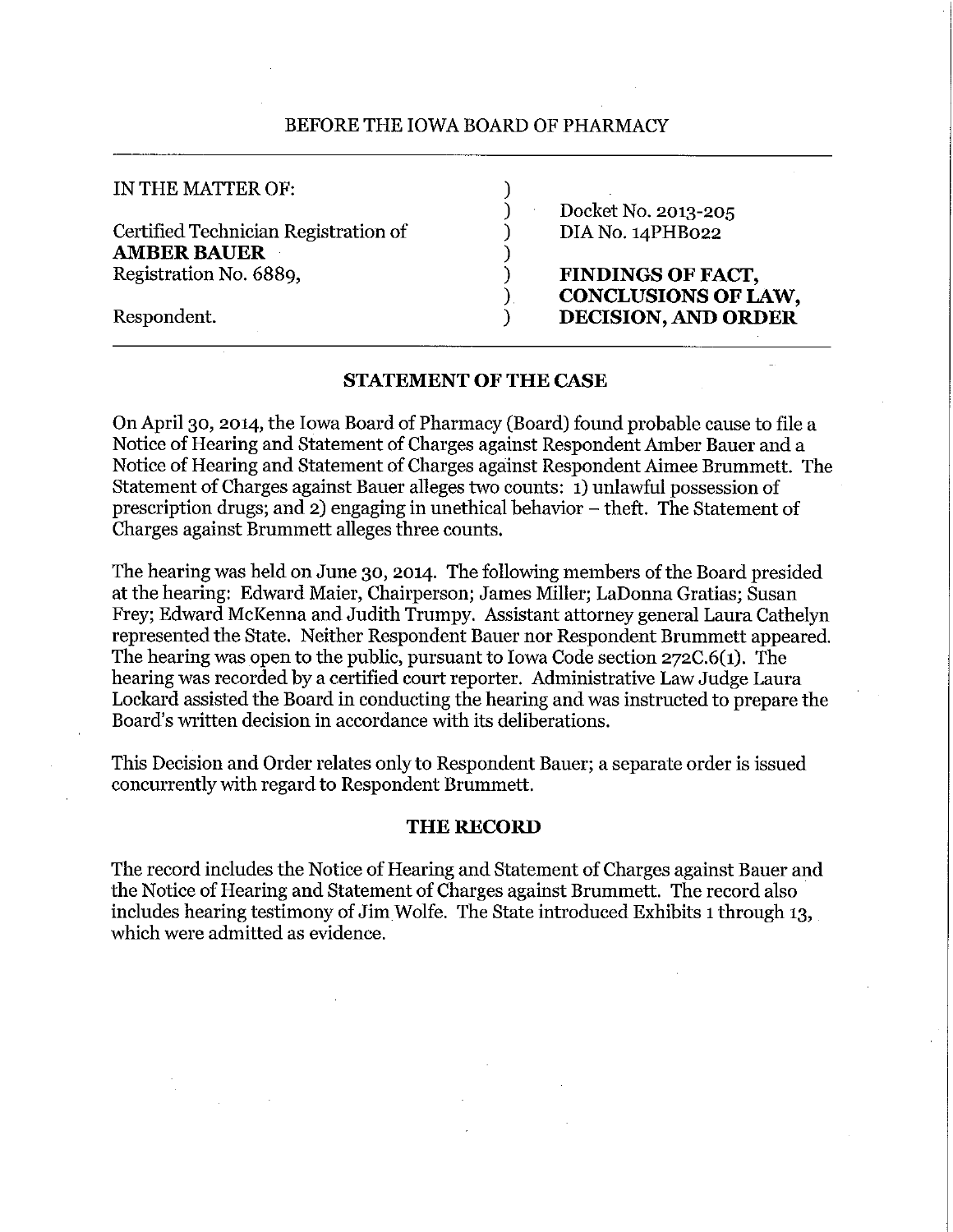## **FINDINGS OF FACT**

Respondent Amber Bauer holds Iowa certified technician registration number 6889, which is currently active and expires on September 30, 2014. During the time period at issue in this case, Respondent Bauer was employed at Scott Drug Pharmacy in DeWitt, Iowa.

During the latter part of September 2013, Patti Trenkamp and Jennifer Walker, coowners of Scott Drug Pharmacy, became suspicious that a staff member was stealing hydrocodone from the pharmacy. Their suspicions arose when a hydrocodone/ acetaminophen (APAP) 7.5/ 500 mg tablet was found by a pharmacy staff member on the break room floor on September 26, 2013. (Exh. 6, 7).

In response to the discovery of the hydrocodone tablet in the break room, Trenkamp and Walker took steps to install additional security cameras in the stocking area; the cameras were installed on October 3, 2013. That night, the co-owners did counts on all strengths of hydrocodone tablets in their retail pharmacy location and their long-term care pharmacy location. On October 6, 2013, the co-owners did another physical count ofthe hydrocodone tablets. After comparing the October 3 and October 6 counts and accounting for all of the hydrocodone tablets dispensed during that time period, there were 19 tablets missing from the long-term care pharmacy. (Exh. 6, 7).

Surveillance footage from the long-term care pharmacy showed Bauer taking the bottle of hydrocodone/ APAP 5/325 mg bottle off the shelf, stepping with the bottle to an area out of surveillance range, then coming back and leaving the bottle on the counter. Bauer was the only employee who touched that bottle during the 48-hour time frame during which the 19 tablets of hydrocodone/APAP  $5/325$  mg went missing. (Exh. 6, 7).

Walker and Trenkamp communicated their findings to the DeWitt Police Department. Bauer gave a written statement to police on November 6, admitting that she had taken three hydrocodone 5/325 mg tablets while filling a cassette for a patient. She asserted that this was the only occasion when she had taken pills from the pharmacy. (Exh. 9).

Bauer was ultimately arrested and charged with one count of prohibited acts (theft) and one count of unlawful possession of a prescription drug. (Exh. 12).

# **CONCLUSIONS OF LAW**

## *Count I: Unlawful Possession of Prescription Drugs*

Pursuant to Iowa Code section 155A.6A(5), the Board is authorized to deny, suspend, or revoke the registration of, or otherwise discipline, a registered pharmacy technician for any violation of the laws of Iowa, another state, or the United States related to prescription drugs, controlled substances, or any violation of chapter 155A or other specifically enumerated chapters. Iowa Code section 155A.21 provides that a person found in possession of a drug limited to dispensation by prescription, unless the drug was lawfully dispensed, commits a serious misdemeanor.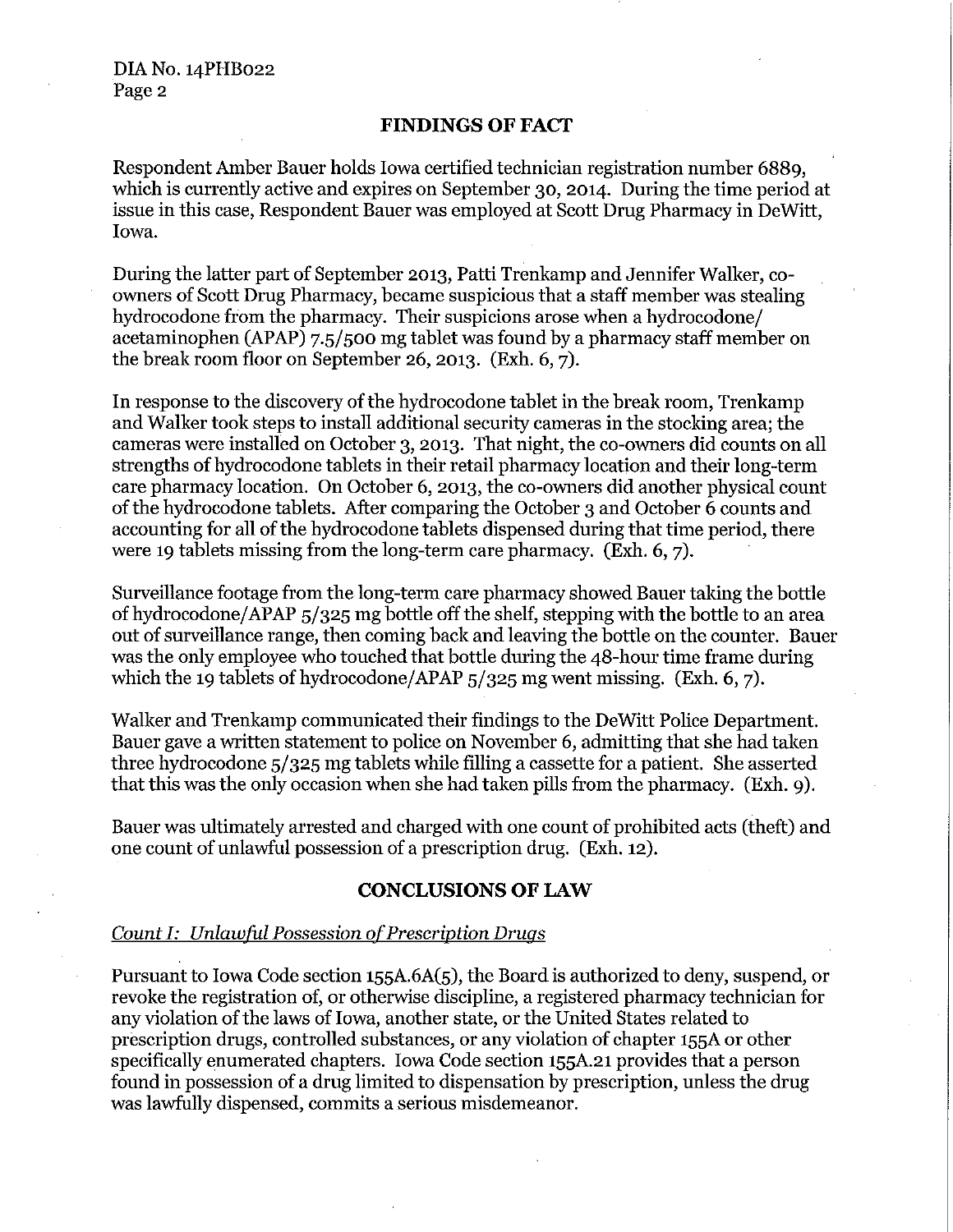DIA No. 14PHB022 Page 3

The preponderance of the evidence in this case clearly demonstrates that Bauer violated the provisions of Iowa Code chapter 155A regarding possession of prescription drugs without a prescription. As such, the violation alleged in Count I has been established.

# *Count II: Engaging in Unethical Behavior – Theft*

Pursuant to Iowa Code section 155A.6A(5), the Board is authorized to deny, suspend, or revoke the registration of, or otherwise discipline, a registered pharmacy technician for any violation of any rule of the Board. The Board's rules provide that a pharmacy technician shall not exhibit unethical behavior in connection with the technician's pharmacy employment. Unethical behavior includes theft. <sup>1</sup>

The preponderance of the evidence in this case clearly demonstrates that Bauer violated the Board's prohibition against a pharmacy technician engaging in unethical behavior; in this case, theft. Bauer admitted to stealing hydrocodone tablets from the pharmacy at which she was employed. In addition to Bauer's admission, surveillance footage supports the conclusion that she also stole prescription medication from the long-term care pharmacy stock. The violation alleged in Count II has been established.

# *Sanction*

The Board may consider a number of factors in determining the nature and severity of the disciplinary sanction to be imposed when a violation is established, including the relative seriousness of the violation as it relates to assuring a high standard of professional care; the facts of the violation; any extenuating circumstances; whether remedial action has been taken; and any other factors that reflect upon the competency, ethical standards, and professional conduct of the registrant.<sup>2</sup>

The violations committed by Bauer demonstrate that she is unfit to hold a registration as a certified pharmacy technician and presents a danger to the public health, safety, and welfare. Bauer did not appear at hearing to respond to these charges. The violations justify revocation of Bauer's registration.

# **DECISION AND ORDER**

IT IS THEREFORE ORDERED that the pharmacy technician registration issued to Amber Bauer is hereby REVOKED. If Respondent seeks reinstatement of her registration the burden will be placed on her to show that the basis for the revocation no longer exists and that it is in the public interest for her registration to be reinstated.

<sup>1</sup> 657 Iowa Administrative Code (IAC) 3.28(4).<br><sup>2</sup> 657 IAC 36.1(3).